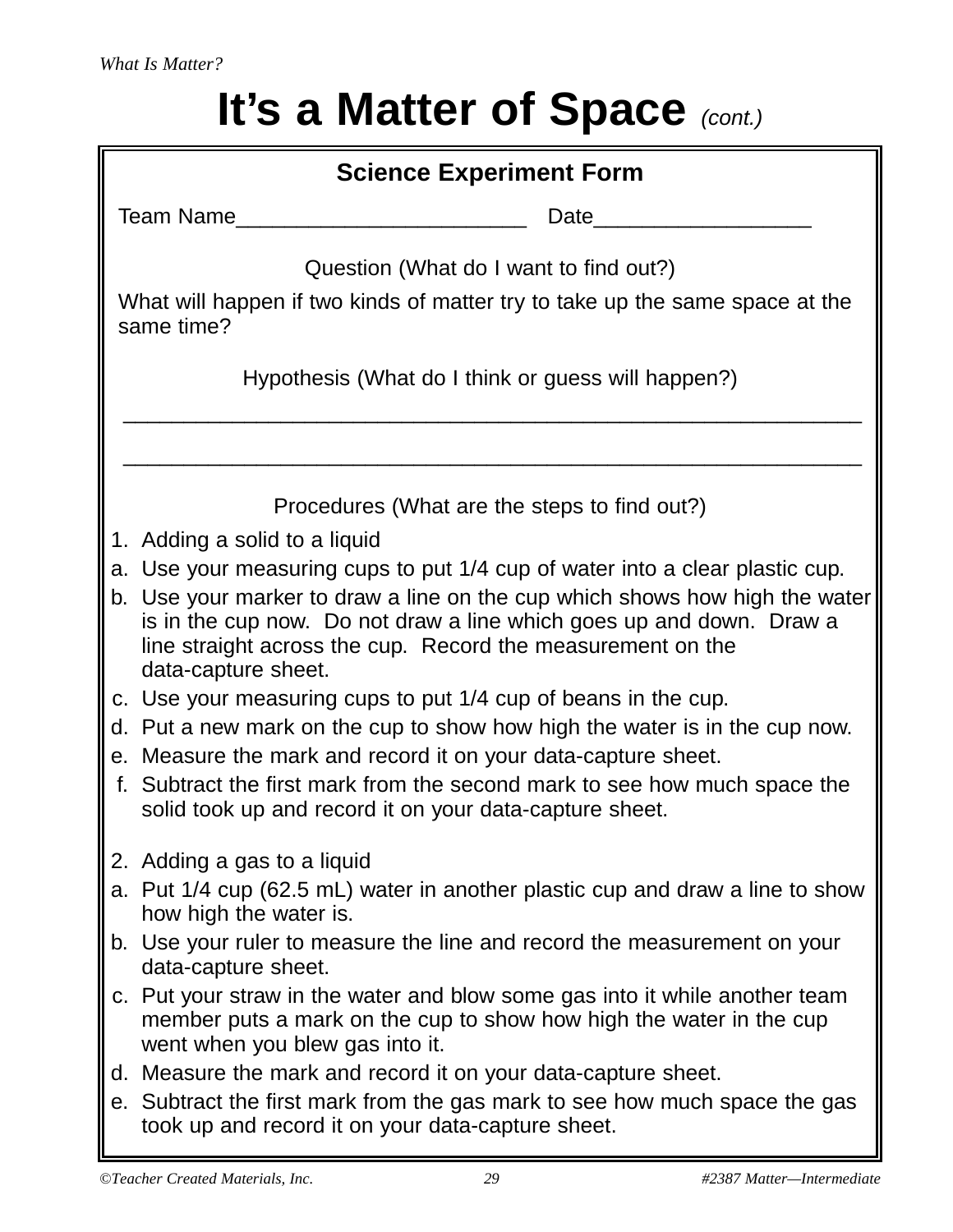*What Is Matter?*

## **It's a Matter of Space** (cont.)

| <b>Science Experiment Form (cont.)</b>                                                                                                      |
|---------------------------------------------------------------------------------------------------------------------------------------------|
| 3. Adding a liquid to a liquid                                                                                                              |
| a. Put 1/4 cup (62.5 mL) water in another plastic cup and draw a line to show<br>how high the water is.                                     |
| b. Measure the line. Record the measurement on your data-capture sheet.                                                                     |
| c. Use your measuring cups to put 1/4 cup (62.5 mL) of juice in the cup<br>of water.                                                        |
| d. Put a mark on the cup to show how high the water in the cup went when<br>you put another liquid into it.                                 |
| e. Measure the mark and record it on your data-capture sheet.                                                                               |
| f. Subtract the first mark from the second mark to see how much space the<br>other liquid took up and record it on your data-capture sheet. |
| Results (What did I see actually happen?)                                                                                                   |
|                                                                                                                                             |
| 2. Adding a gas to a liquid ______<br><u> 1989 - Johann Barbara, martxa alemaniar a</u>                                                     |
| 3. Adding a liquid to a liquid ___                                                                                                          |
| Conclusion (What is the answer to the question?)                                                                                            |
|                                                                                                                                             |
|                                                                                                                                             |
|                                                                                                                                             |
|                                                                                                                                             |
|                                                                                                                                             |